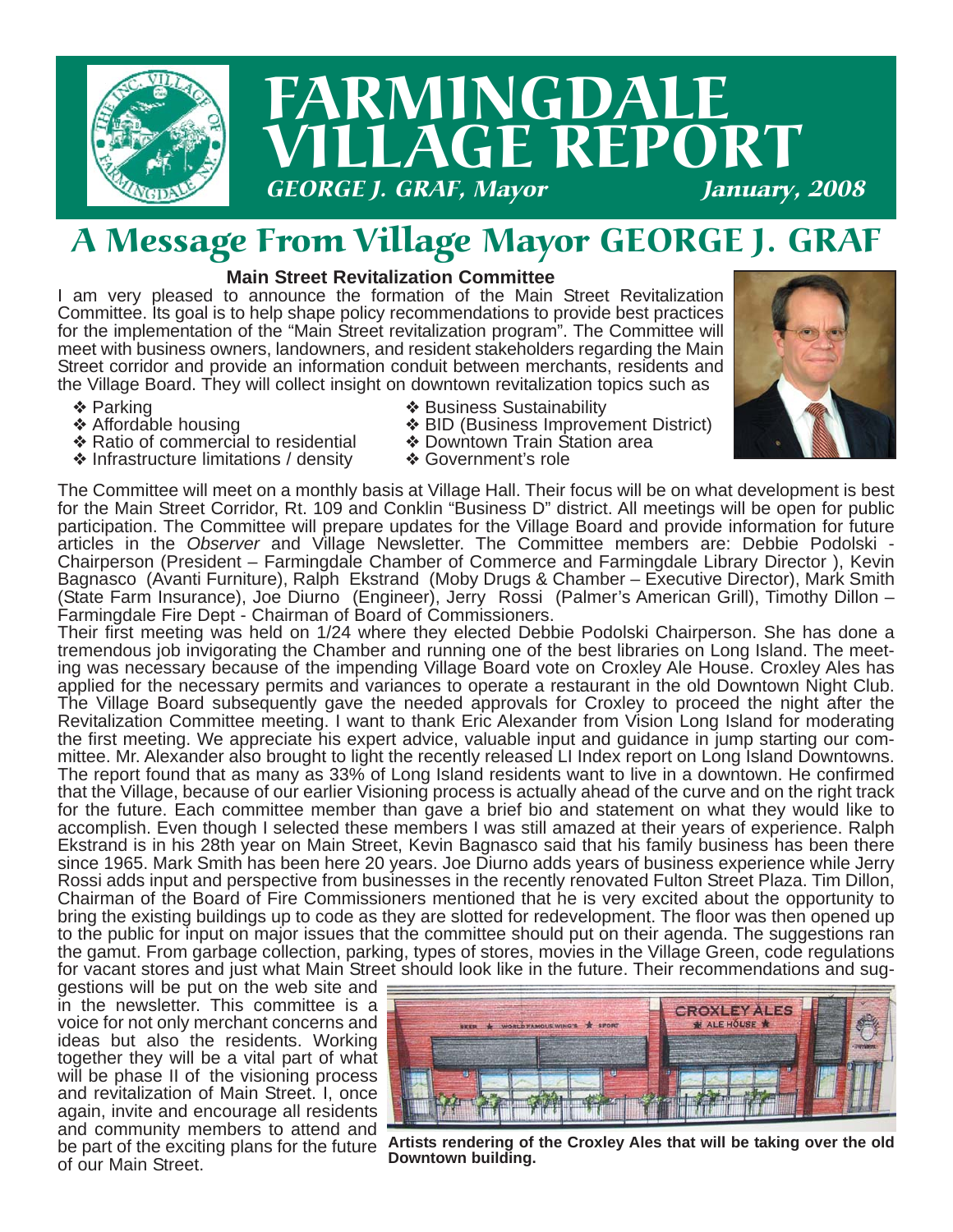| <b>Address</b><br><b>Description</b>                             | <b>Status</b>                                                                                                                                                                                                                                                                                                                                                             | <b>New Business</b>                             |
|------------------------------------------------------------------|---------------------------------------------------------------------------------------------------------------------------------------------------------------------------------------------------------------------------------------------------------------------------------------------------------------------------------------------------------------------------|-------------------------------------------------|
| 190 Main Street<br>Downtown                                      | The building which was formerly the<br>Downtown Nightclub will soon be the<br>newest location of Croxley Ale House.<br>This establishment has a long history<br>of operating in Villages such as<br>Franklin Square & Rockville Center.<br>The Board of Trustees granted a<br>Special Use Permit for restaurant use<br>after a public hearing held on January<br>22, 2008 | Croxley Ale House                               |
| 193 Main Street<br>Skate Shop<br><b>SRAGESHOP</b>                | The Village of Farmingdale has<br>received a Building Permit<br>Application to expand the existing<br>Main Street Deli into the former<br>Farmingdale Skate Shop. The entire<br>storefront will be renovated during the<br>expansion.                                                                                                                                     | Vasquez Deli & Grocery                          |
| 222 Main Street<br><b>Bruce Bennett Studios</b><br>Stog          | The site of the current Tallulah's Gift<br>Baskets will become a Victorian Tea<br>Room. A special use permit hearing<br>for restaurant use is scheduled for<br>February 4, 2008.                                                                                                                                                                                          | Victorian Tea Room<br>Coming                    |
| 253 Main Street<br>Rocky's Bakery<br>Rocky & Sons Bakery         | The former Rocky's Bakery building<br>has been sold. The new owners are<br>proposing to open a restaurant/bakery.<br>They will require a special use permit<br>hearing for restaurant use.                                                                                                                                                                                | Punto Rojo<br><b>COMING SOON</b><br>SBN 14 2008 |
| 279 Main Street<br>Wireless Resource<br>FOR ALL YOUR WINCLESS NA | Kumon Learning Center has received<br>a building permit to convert a retail<br>space to an after-school supplemental<br>education facility with a maximum<br>occupant load of 41. They are<br>relocating onto Main Street from<br>Conklin Street in Suffolk County.                                                                                                       | Kumon Learning Center<br><b>CH 14 2008</b>      |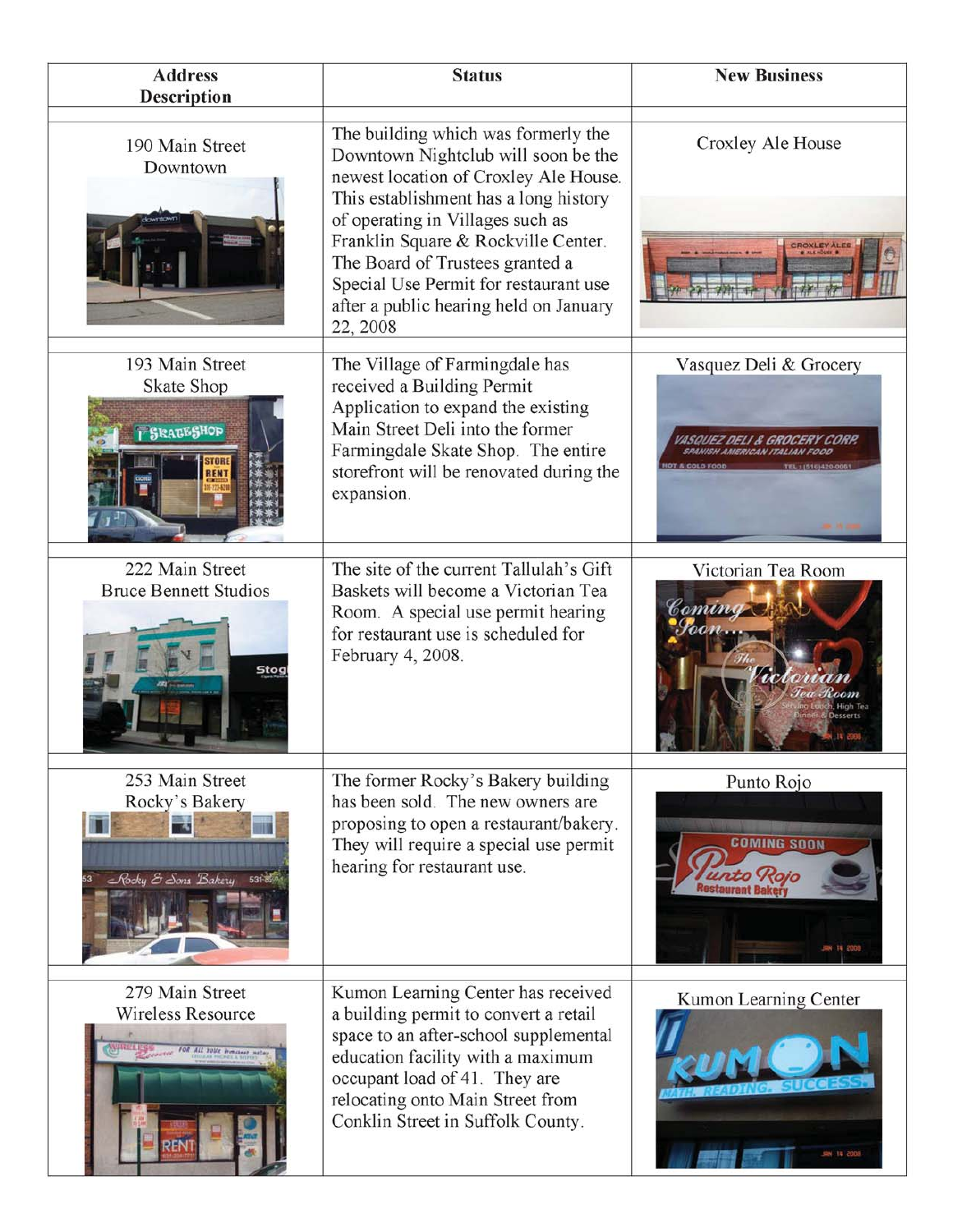## Mayor Graf Announces Main Street Revitalization Committee

At the January 7, 2008 Board of Trustees meeting, Mayor George Graf announced the formation of a Main Street Revitalization Committee. This committee will help shape policy recommendations to provide best practices for the implementation of the "Main Street Revitalization Program". They will meet with business owners, landowners and resident stakeholders along the Main Street corridor to collect insight and make recommendations on topics such as; parking, affordable housing, ratio of commercial to residential, infrastructure limitations/density, business

sustainability, business improvement district, downtown train station area and the government's role in this process. The Committee members are: Kevin Bagnasco (Avanti Furniture), Debbie Podolski (Chamber of Commerce President), Ralph Ekstrand (Moby Drugs & Chamber of Commerce Exec. Board), Mark Smith (All State Insurance Agent - Conklin Street), Joe Diurno (Engineer), Jerry Rossi (Palmer's American Grill), Timothy Dillon (Chairman Board of Fire Commissioners)



**(L-R), Mayor Graf, Joe Diurno, Ralph Ekstrand, Debbie Podolski, Kevin Bagnasco, Jerry Rossi.**



**Eric Alexander, (Vision Long Island), Debbie Podolski, Ralph Ekstrand, Kevin Bagnasco, Mark Smith at the Committee's first meeting.**

| <b>Address</b><br><b>Description</b>                            | <b>Status</b>                                                                                                                                                                                                                                                                                                                                                                                                                         | <b>New Business</b>                                                                                                              |
|-----------------------------------------------------------------|---------------------------------------------------------------------------------------------------------------------------------------------------------------------------------------------------------------------------------------------------------------------------------------------------------------------------------------------------------------------------------------------------------------------------------------|----------------------------------------------------------------------------------------------------------------------------------|
| 231 Main Street<br>Speedzone<br>245 Main Street<br>Apple Carpet | Staller Associates has filed an<br>application to remove 7,686 s/f of the<br>rear warehouse areas of the existing<br>stores and redevelop the property as<br>4,710 s/f of retail with 16 apartments<br>above. There will also be an addition<br>of 27 onsite parking spaces with this<br>proposal. Application pending new<br>legislation to address mixed use<br>occupancy in the Business D Zone<br>along the Main Street Corridor. | <b>Staller Project</b><br>231 Main Street Farmingdale New York<br><b>Staller Project</b><br>231 Main Street Farmingdale New York |
|                                                                 |                                                                                                                                                                                                                                                                                                                                                                                                                                       |                                                                                                                                  |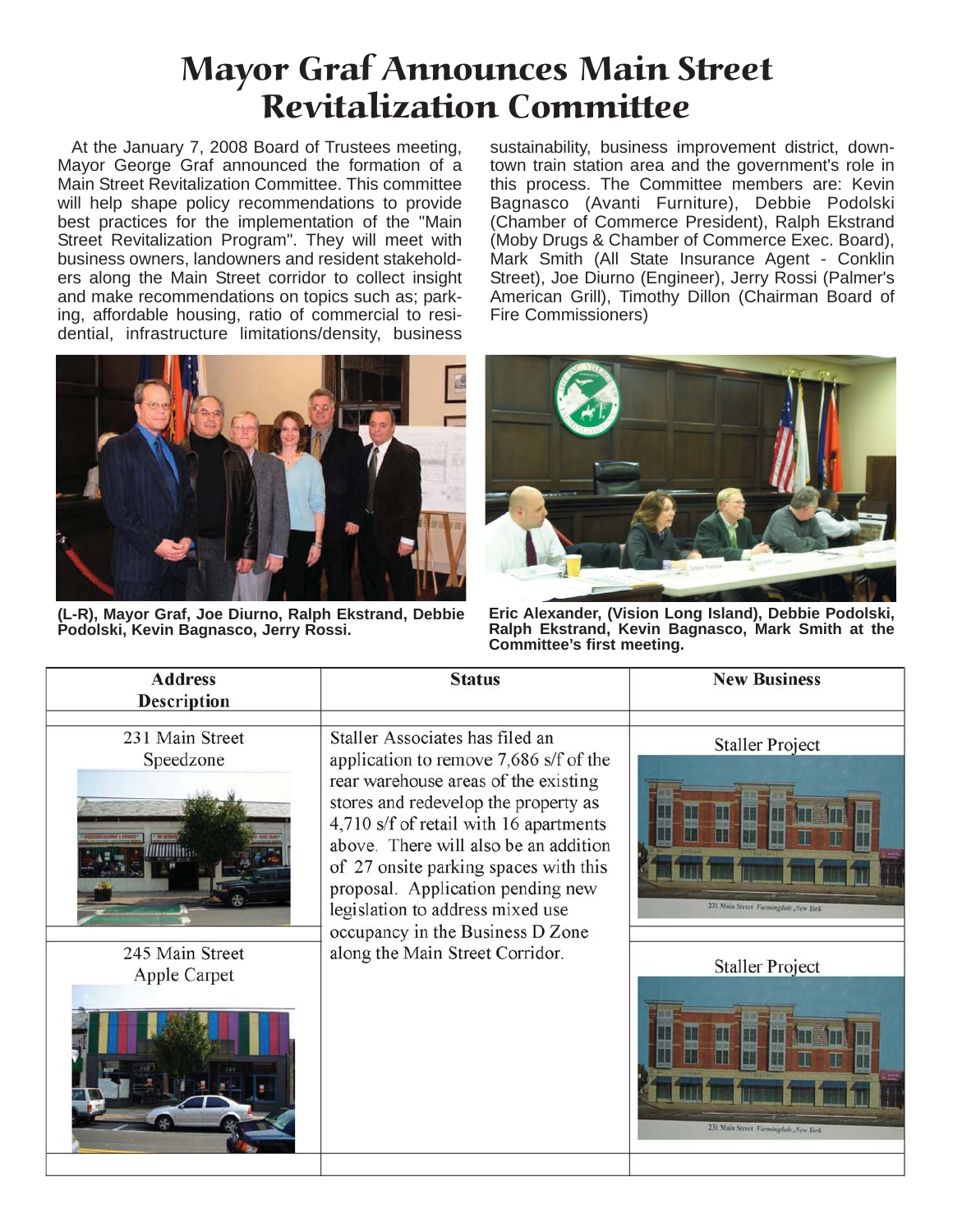| 315 Main Street<br>Food Mart                       | PostalServ, Inc. has received a<br>building permit to renovate the space<br>formally occupied by the Food Mart.                                                                                                                                                                             | PostalServ<br>$\sqrt{\alpha}$<br>s kalendar                                                                                                                                                                                                                                                                 |
|----------------------------------------------------|---------------------------------------------------------------------------------------------------------------------------------------------------------------------------------------------------------------------------------------------------------------------------------------------|-------------------------------------------------------------------------------------------------------------------------------------------------------------------------------------------------------------------------------------------------------------------------------------------------------------|
| 455-457 Main Street<br>Mailbox Store               | The dry cleaner who used to be<br>located in the Waldbaum Shopping<br>Center took the opportunity to move<br>across the street to the totally<br>refurbished building at 457 Main<br>Street. Not only was he able to lower<br>his rent considerably but is now in a<br>much nicer location. | Bobby's Dry Cleaners                                                                                                                                                                                                                                                                                        |
| 296 Main Street<br>Liberty Tax<br><b>X LIBERTY</b> | Jackson Hewitt income tax preparers<br>have moved into the building<br>previously occupied by the Liberty<br>Tax Service.                                                                                                                                                                   | Jackson Hewitt<br><b>LOANS IN MIN</b><br><b>MONE</b>                                                                                                                                                                                                                                                        |
| 525 Fulton Street<br>Scoops Ice Cream              | The Bagel Hut is back. After two<br>years absence from the Village, the<br>owner of the Bagel Hut, which used to<br>be located at Farmingdale Plaza, has<br>returned. They are renovating the old<br>Scoops Ice Cream Store and another<br>empty tenancy into a brand new bagel<br>store.   | <b>Bagel Hut</b>                                                                                                                                                                                                                                                                                            |
| 621 Fulton Street<br>Wild Bird Feed                | The owner of Computer Service<br>Center who was renting space on<br>Heisser Lane just outside the Village<br>has purchased the old Wild Bird Feed<br>building and has moved his business.<br>This twenty year old business will do<br>well with the higher exposure on<br>Fulton Street.    | Computer Service Center<br><b>DMPUTER SERVICE CENTER, II</b><br>les >> Service >> Repairs >> Networking<br>Asset Recovery Specialists<br>Glenn Messina<br><b>President</b><br><b>621 Fulton Street</b><br>Farmingdale, NY 11735<br>516.755.1000<br>Fax - 516.844.1655<br>sales@xs-pcs.com<br>www.xs-pcs.com |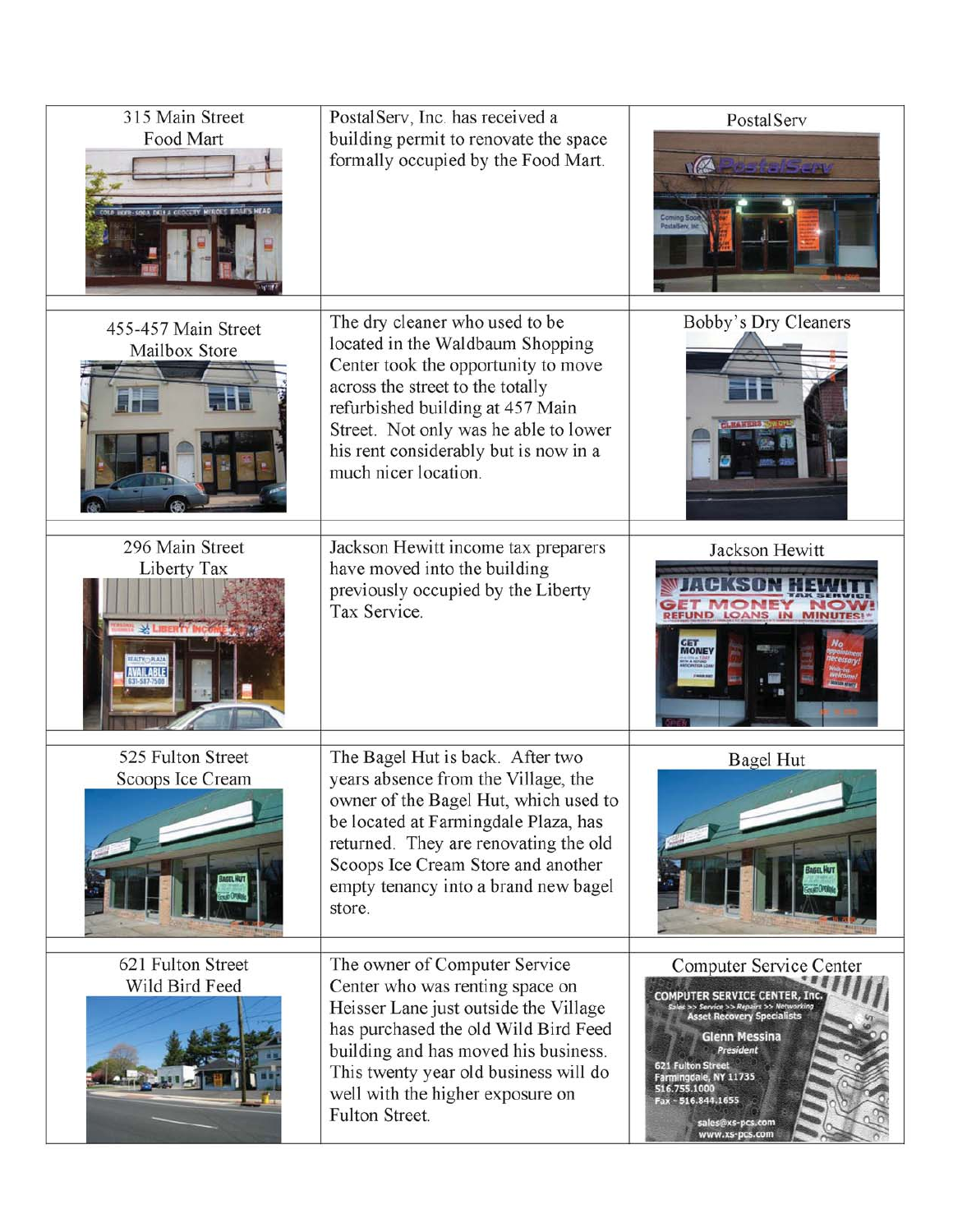Mayor Graf Installs Farmingdale Chamber of Commerce Board



Mayor George Graf installed the Farmingdale Chamber of Commerce 2008 Board of Directors at their annual holiday party held at the Carlyle on the Green. The officers are: President-Debbie Podolski (Farmingdale Public Library) Executive Vice President-Ralph Ekstand (Moby Drugs), Vice President Victor Lambert III (Morgan Stanley), Treasurer-Jan DiGeronimo (Sperry Credit Union), Secretary-Ruth Tarlow (The Epstein Company), Directors: Margaret Berolotti (Farmingdale Federation of Teachers), John Court (The Nutty Irishman), Angela Cowan (CPA), Bill Metzendorf (Sir Speedy Printing), Patricia Stickle (New Island Hospital), Joe and Rosemary Trudden (McCourt & Trudden), Mark Wenzel (YES Community Counseling Center) and Dr. Chris Wider (Priestly Chiropractic). Pictured: Mayor Graf, Trustees Christiansen and Starkie are shown with some of the Chamber Board.



**While the majority is the responsibility of the Village Department of Public Works (DPW), there are some major thorough fares that are maintained by other agencies. Main Street, Melville Road and Merritts Road are maintained by Nassau County while Fulton Street (Route 109) and Hempstead Turnpike/Conklin Street (Route 24) are maintained by New York State. All designated snow emergency routes are sanded, salted and plowed first. Next are feeder streets to allow access to main roads followed by dead end streets and cul-de-sacs. Any cars parked on a snow emergency route (designated with red street signs) MUST be moved off the street when the snow begins to fall. It is imperative that every effort is made to remove cars from the streets. This will help** get your road plowed more quickly and efficiently. Please remember that Village law requires that residents **must remove parked cars from the street for a minimum of 8 hours after a snowfall of two or more inches. Please do not blow or shovel snow from driveways or sidewalks into the street. It is a hazard to all vehicles.** 

**For information regarding snow clearing operations please call the proper agency: Village Maintained Roads: Department of Public Works: 516-249-0111 Nassau County Maintained Roads: NCDPW: 516-571-6900 New York State Maintained Roads: State Transportation Department: 631-952-6778 Town of Oyster Bay Maintained Roads: Highway Department: 516-677-5757**